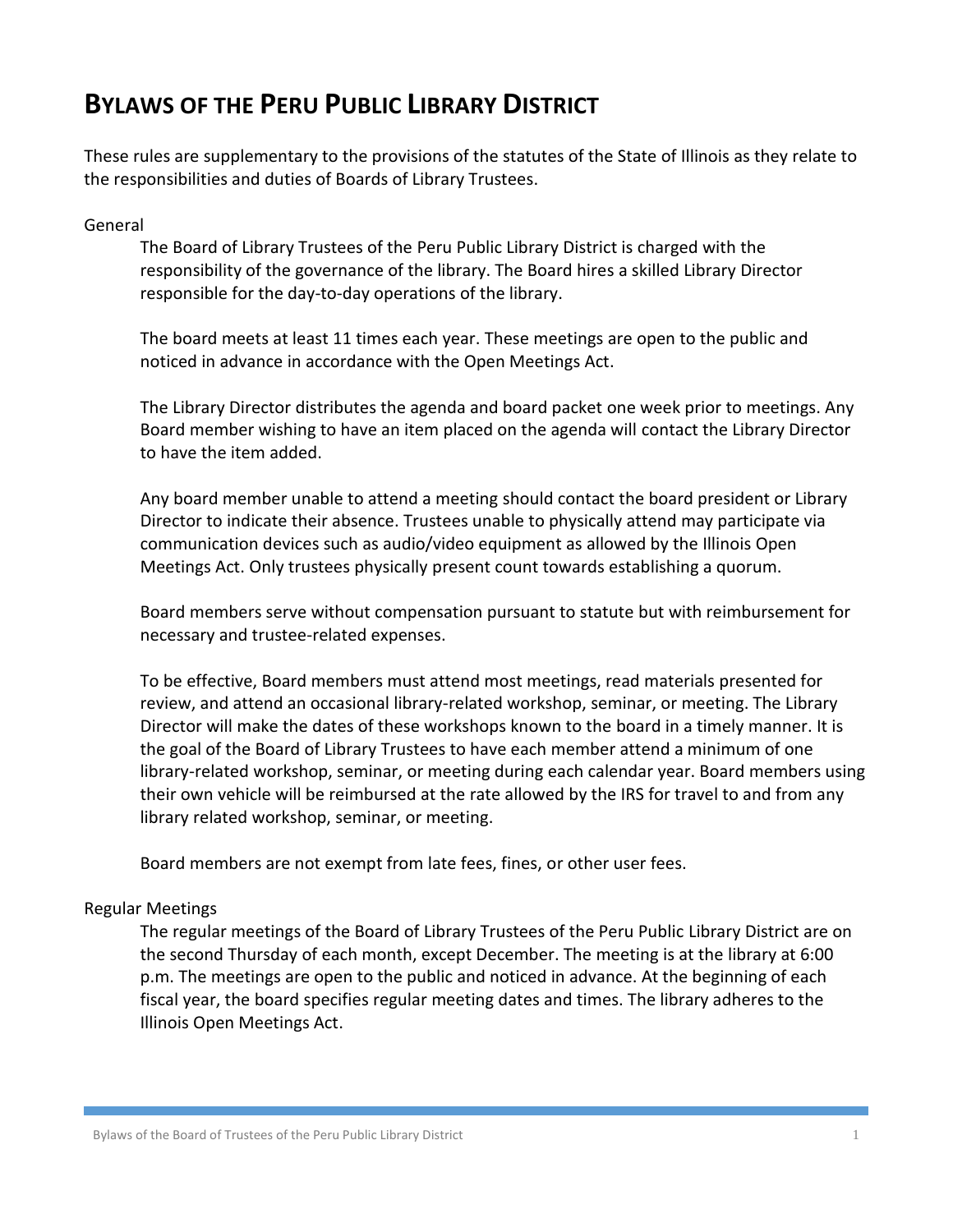#### Special Meetings

The president or any three trustees of the board may call a special meeting. Special meetings adhere to the Open Meetings Act.

## Emergency Meeting

The president or Library Director may call an emergency board meeting in response to a disaster or unexpected crisis. Emergency meetings adhere to the Open Meetings Act.

### Quorum

A quorum of four (4) trustees is necessary to conduct business at a board meeting. A majority of a quorum present is needed to pass or adopt motions.

#### Elections

Election to the Board of Trustees takes place in accordance with Illinois Statutes. Trustees are elected for six (6) year terms at the Consolidated Election in odd-numbered years.

The board fills board vacancies until the next Trustee Consolidated Election.

## Officers and Officer Elections

The officers of the board are president, a vice-president, a secretary, and a treasurer. Officers are elected by a ballot vote for two (2) year terms at the regular meeting in the month of June and seated in July. The president serves only two consecutive terms unless elected by unanimous board consent.

In the event of a resignation from a trustee office, an election to fill the unexpired term of that office will be conducted by a ballot vote at the next regular meeting.

## President

The president presides at all board meetings, appoints committees, serves as ex-officio member of all committees, and performs such duties as assigned by the board. The president is the *only* spokesperson for the Board of Library Trustees in all advisory or disciplinary action directed to the staff.

## Vice President

The vice-president, in the absence of the president, assumes all duties of the president. Semiannually, the vice-president reviews closed minutes to recommend opening or continuing the minutes as closed.

#### **Secretary**

The secretary keeps minutes of all board meetings, records attendance, and records all voting measures. The secretary or the Library Director as designee performs all other such clerical duties as assigned by the board or statute. The President appoints a secretary pro tem when the secretary is absent.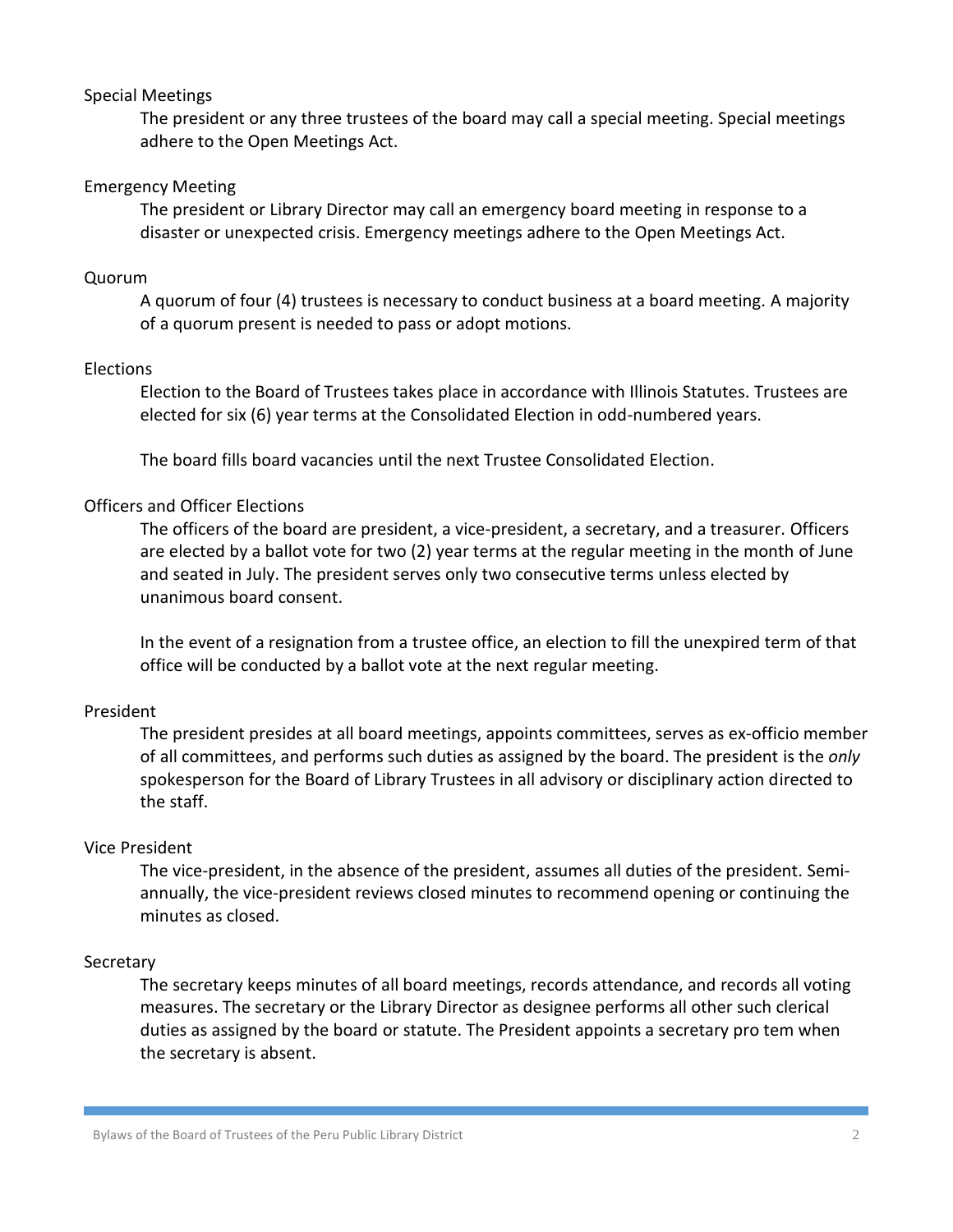#### Treasurer

The treasurer keeps the financial records of the board, with a report at each board meeting. The collection and filing all financial records is delegated to the Library Director. In the absence of the treasurer or when unable to serve, the president or vice-president may perform the duties of the treasurer. The treasurer is bonded in the amount to be approved by the board and according to statute requirement.

## Standing and Special Committees

The President appoints standing and special (ad hoc) committees as necessary. All committees adhere to the Illinois Open Meetings Act by posting agenda, keeping minutes, etc.

## Order of Business

Annually, the board determines the format of the agenda's order of business. The board may change or add to the Order of Business as needed.

#### Parliamentary Procedure

Robert's Rules of Order, Revised governs the parliamentary procedure of the Board, unless otherwise specified in the bylaws.

## Gifts, Donations, and Bequests

On behalf of the library, the board may accept gifts, in cash or kind, donations, or bequests for immediate use or as endowments if acceptance does not alter the intent of the board bylaws or library policies.

#### New Trustees

The Board President and/or Library Director meet with new trustees to tour the property, review services and present an orientation packet. The packet includes the library policies and other procedural material, a list of trustees, minutes and financial reports for the previous 12 months, and other pertinent information.

## Duties of the Library Director

The Library Director administers the policies adopted by this board. Among duties and responsibilities of the Library Director is hiring personnel, directing, supervising and disciplining of all staff members, monthly and annual reports as required by the board, and recommending such policy and procedure to promote the efficiency and service of the library. The Library Director attends board and committee meetings.

## Amendments

Amendments to these bylaws, library policies, or other board-adopted documents may be proposed at any regular meeting of the board, becoming effective when adopted by a majority of those members present providing they represent a quorum.